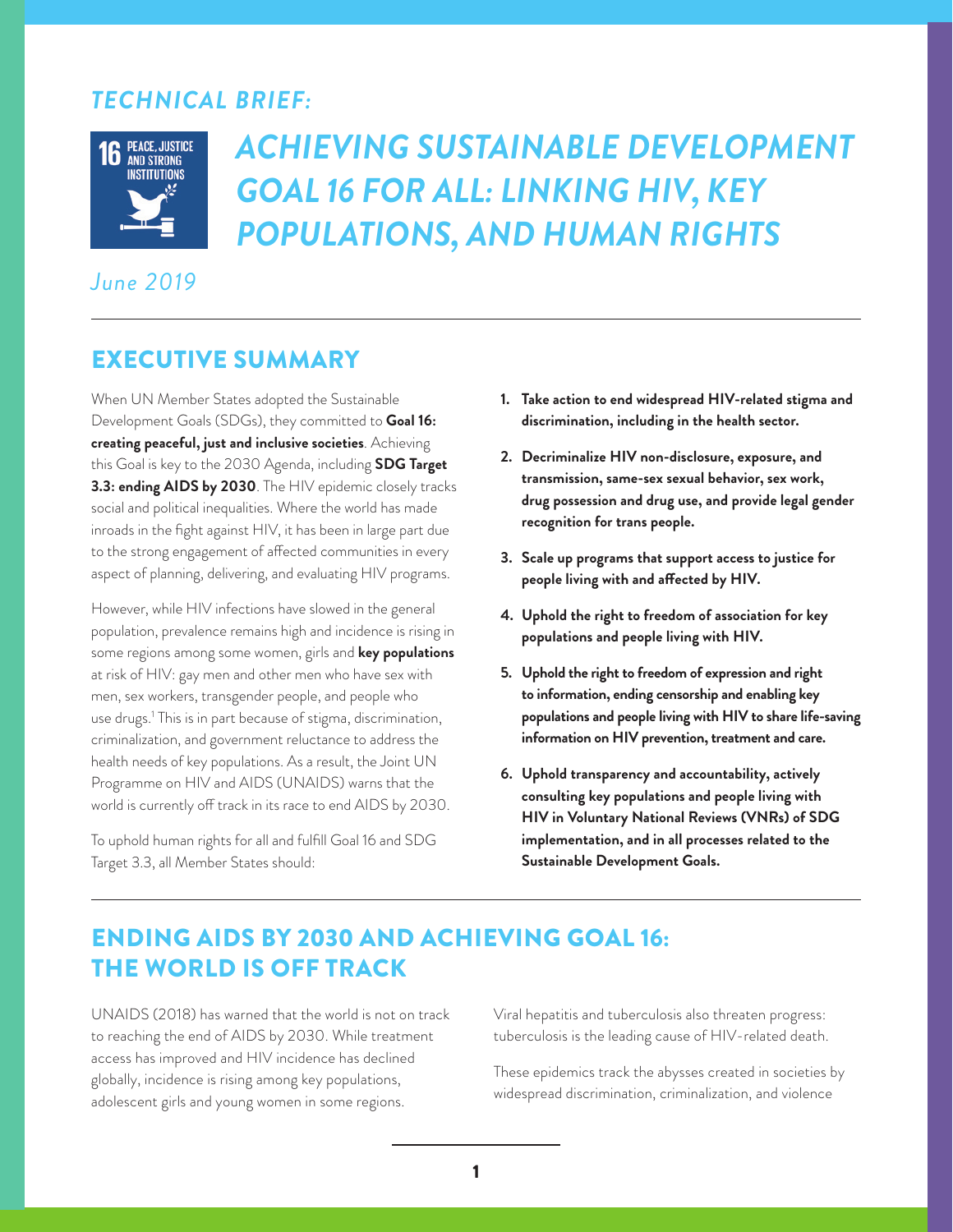targeting people living with HIV and key populations. Closing civic space and arbitrary censorship also limit the ability of affected communities to effectively reach those most at risk with life-saving health information, and to participate effectively in the HIV response.

Over 30 years of the global HIV response, civil society has broken ground in clarifying how fulfillment of the right to health depends on respect for civil and political rights for those most marginalized. The UN Human Rights Office and UNAIDS *[International Guidelines on HIV and Human Rights](https://www.ohchr.org/Documents/Publications/HIVAIDSGuidelinesen.pdf)*  states that risk of HIV "feeds on violations of human rights, including discrimination against women and violations which create and sustain poverty. In turn, HIV begets human rights violations, such as further discrimination and violence" (OHCHR and UNAIDS 2006: 6). Addressing these issues is key to progressing on Goals 3.3 and 16.

### **"Too many people have been buried whose lives could have been saved if their rights had been protected."**

*— Maurine Murenga, Board Member, Communities Delegation on the Board of the Global Fund*

However, discussion of HIV has been inconsistent and sparse in the 2017 and 2018 VNR reports: overall, while 67% of VNR reports produced in 2017 and 2018 referenced HIV, only 19% referenced key populations, and only 10% referenced HIV-related stigma and discrimination (MSMGF et. al. 2018, MPACT and Free Space Process 2019). VNR reports that referenced HIV or key populations tended to discuss national progress in responding to HIV and reaching

#### **GOAL 16: PEACE, JUSTICE AND STRONG INSTITUTIONS**

In 2015, UN Member States committed to the 2030 Agenda and the [Sustainable Development Goals \(SDGs\).](https://sustainabledevelopment.un.org/sdgs) These 17 SDGs replaced the Millennium Development Goals with a more ambitious and inclusive agenda. The 2030 Agenda unites all developed and developing States in a shared plan to create global peace and prosperity.

In particular, Goal 16 is a ground-breaking commitment that addresses the kinds of institutions and societies needed to make the other SDGs a reality. With this Goal, UN Member States commit to **promoting peaceful and inclusive societies for sustainable development, providing access to justice for all, and building effective, inclusive and accountable institutions at all levels.** 

This brief focuses on five of the 12 targets for Goal 16, and their close links to the HIV response:

- **• 16.1 Significantly reduce all forms of violence and related death rates everywhere**
- **• 16. 3 Promote the rule of law at the national and international levels, and ensure equal access to justice for all**
- **• 16.7 Ensure responsive, inclusive, participatory and representative decision-making at all levels**
- **• 16.10 Ensure public access to information and protect fundamental freedoms, in accordance with national legislation and international agreements, and**
- **• 16.B Promote and enforce non-discriminatory laws and policies for sustainable development**

Each year, the UN convenes the High Level Political Forum ([HLPF\)](https://sustainabledevelopment.un.org/hlpf) for a thematic review of the SDGs and to discuss progress on State implementation through Voluntary National Reviews [\(VNRs](https://sustainabledevelopment.un.org/vnrs/)). In July 2019, the HLPF theme is "Empowering people and ensuring inclusiveness and equality," and Goal 16 will be reviewed. During the VNR process, States are encouraged to convene national stakeholders, including civil society, to review successes, challenges, and lessons learned. A [Goal 16 Advocacy Toolkit](https://tapnetwork2030.org/goal-16-advocacy-toolkit/) explains how civil society can advocate for issues related to peace, justice, and strong institutions in the VNR and HLPF processes.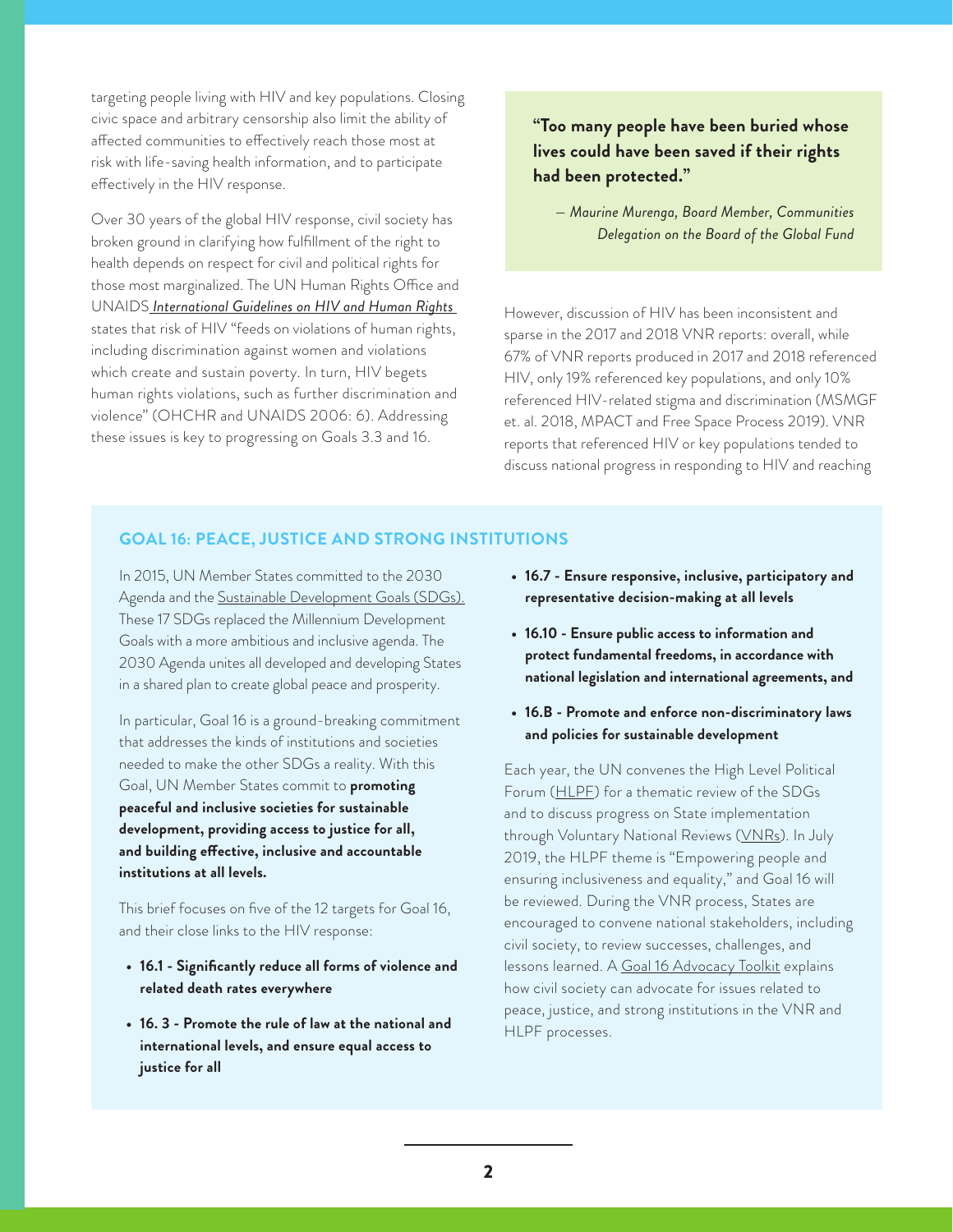key populations, not the problems posed by criminalization and violence. Moreover, communities living with and affected by HIV are not systematically included in national consultations on SDG implementation. This contributes to and reinforces their invisibility.

This brief analyzes five targets under SDG 16 and explains how progress in these areas is essential to ending HIV, to protecting and respecting human rights, and to achieving the ambitious 2030 Agenda.

#### **DISCRIMINATORY LAWS AND POLICIES AND ACCESS TO JUSTICE**

UN Member States committed to **SDG Target 16.B: promote and enforce non-discriminatory laws and policies for sustainable development**. The right to nondiscrimination is fundamental to human rights law, and it is included in every human rights treaty. In particular, article 12 of the *[International Covenant on Economic, Social and](https://www.ohchr.org/en/professionalinterest/pages/cescr.aspx)  [Cultural Rights](https://www.ohchr.org/en/professionalinterest/pages/cescr.aspx)*, which most States have ratified, commits to upholding the right to the highest attainable standard of health without discrimination of any kind.

In practice, though, discrimination is widespread in the health sector due to stigmatizing views among health care workers. Across 19 countries, one in five people living with HIV report being denied health care (UNAIDS 2018). National stigma index reports produced by people living with HIV find that stigma and discrimination are also widespread in the employment, housing, education, and other sectors.<sup>2</sup> In addition, those most at risk of tuberculosis transmission – such as mobile populations, miners, prisoners, people who use drugs, and people living with HIV – also experience discrimination in access to life-saving health services (Stop TB and TB People 2019). States must take action to address HIV- and TB-related discrimination in the health sector.

Laws on the books in many countries further undermine access to health services. As of 2018, 68 countries criminalized HIV non-disclosure, exposure or transmission; HIV prosecutions using these and other legal provisions had been reported in 69 countries (UNDP 2018: 5). In some countries, TB patients have been imprisoned for not adhering to treatment (UNDP 2018). Numerous studies have demonstrated that the resulting fear of seeking health care is a barrier to services (Santos et al. 2016, Beyrer et al. 2016, Costa et al. 2016, Braun et al. 2017). Arrests and

**"The enforcement of HIV-specific criminal laws — or even the threat of their enforcement — fuels the fires of stigma. It also makes it more difficult for those living with the virus to talk openly about it, and to be tested, treated and supported."**

*- Justice Edwin Cameron*

sensationalized media coverage of them often spread false information about HIV (Barré-Sinoussi et. al. 2018). Leading health experts and UNAIDS have called on States to repeal these laws, which have no basis in science (UNAIDS 2018a).

While SDG 5 commits States to ending all forms of discrimination against women and girls, widespread gender inequality continues to fuel the HIV epidemic, with high rates of infection among adolescent girls and young women. Women in all their diversity face discriminatory social norms, legal inequalities and barriers to accessing health services. Rising populism and homophobia in many countries can result in political leaders negating or minimizing the existence of key populations (HRC 2018). Criminalization is also widespread, and drives key populations underground, fueling their reluctance to seek government-funded health services and resulting in poor treatment adherence (Schwartz et. al. 2015).

- As of 2019, 70 States criminalize consensual same-sex sexual behavior, and six impose the death penalty (Mendos 2019), though the *International Covenant on Civil and Political Rights* asserts that the death penalty should only be imposed for the most serious crimes.
- Trans people are criminalized and prosecuted in 57 countries (Transgender Europe 2019). Few countries legally recognize a change of gender markers or names, making it difficult for trans people to seek health services that are consistent with their gender identities (ILGA 2017).
- Drug use and possession of drugs for personal use are criminalized in most countries as part of a global "war on drugs," which "has led to the imprisonment of millions, but failed to reduce either the size of the drug trade or the number of people who use psychoactive substances,"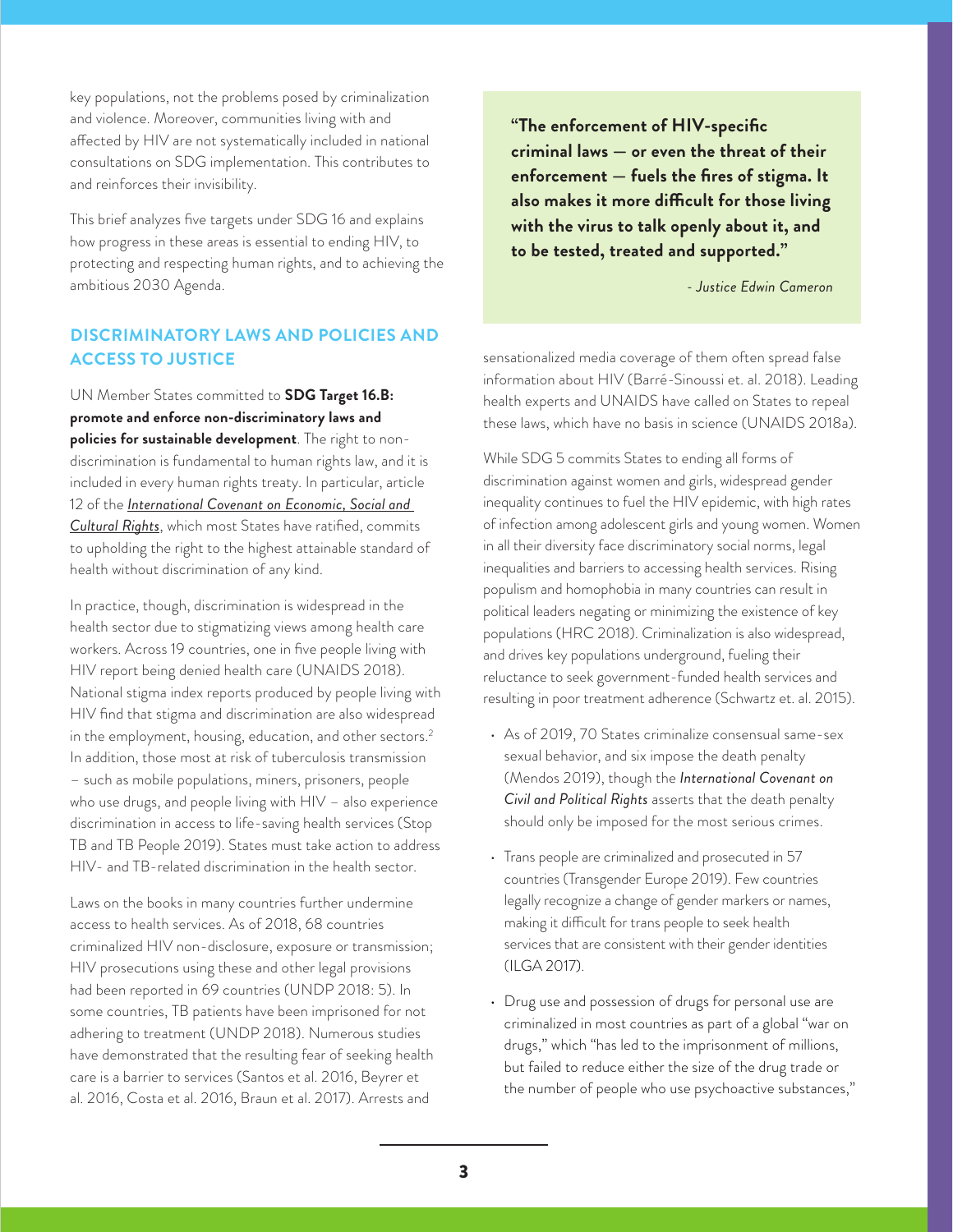according to UNAIDS (2019: 5).

• Sex work is criminalized in 208 countries and dependencies (NSWP 2019). While numerous VNR reports celebrate country efforts to combat trafficking, they fail to note that the conflation of adult consensual sex work with trafficking has led to harmful legislation which can prevent sex workers from accessing material resources, organizing for better work conditions, and asserting their labor rights. This legislation can expose sex workers to increased risk of violence and arrest (NSWP 2019a).

Because of these criminal laws, the populations who most need to be reached to fulfil global health goals must often hide to survive. This results in significant gaps in data, lack of visibility of their real needs, and a resulting lack of national resources allocated to health services (Davis et. al. 2017).

For all these reasons, in 2016 the World Health Organization (WHO) recommended that States decriminalize sex work, same-sex sexuality, and drug use; and fund a package of interventions, including access to justice, to specifically reach key populations. Calls to decriminalize key populations have been reiterated by numerous UN human rights mechanisms.<sup>3</sup> In June 2019, the UN Executive Board, representing 31 UN agencies, called for decriminalization of possession and use of drugs.<sup>4</sup>

**SDG Target 16.3 commits UN Member States to promoting rule of law and ensuring equal access to justice for all.** While States progress towards decriminalization and towards ending stigma and discrimination, they should also scale up programs that provide legal literacy, legal assistance, and access to justice for people living with HIV and key populations. These are among the [seven programs recommended by UNAIDS](https://www.unaids.org/sites/default/files/media_asset/Key_Human_Rights_Programmes_en_May2012_0.pdf) (2012) to reduce stigma and discrimination and increase access to justice in national HIV responses. Funding these programs is consistent with State obligations under article 14 of the International Covenant on Civil and Political Rights, which upholds the right to legal assistance.

#### **VIOLENCE AND RELATED DEATHS**

**SDG Target 16.1 commits UN Member States to significantly reducing all forms of violence and related deaths.** Public discussion of this to date has not sufficiently taken account of the many forms of violence linking key populations and HIV.

**"A legal environment that respects, protects and fulfils human rights, and promotes overall health and well-being, is an efficient and effective means of reducing the risks and toll of disease."**

> *- Global Commission on HIV and the Law, Risks, Rights and Health supplement, July 2018*

Criminalization, stigma, and discrimination create a climate of impunity for violence – in some countries, even leading to extrajudicial executions (MSMGF 2015, NSWP 2017, HRW 2018). These multiple and diverse forms of violence include:

- **• The failed global "war on drugs":** UNAIDS (2019) reports the "war on drugs" has increased the risk of physical violence for people who use drugs. In the worst example, the Philippines has witnessed thousands of extrajudicial executions linked to a national crackdown on drugs. In 2018, 38 members of the UN Human Rights Council called on the Philippines to end extrajudicial killings and allow an independent investigation (HRC 2013).
- **• Homophobic and transphobic violence:** The UN Independent Expert on Violence and Discrimination Based on Sexual Orientation and Gender Identity has found that there are millions of victims of violence and discrimination based on sexual orientation and gender identity each year (HRC 2018). Reported rates of violence against sexual and gender minorities range from 6% to 25% (Blondeel et. al. 2018). Trans women are often the target of violence due to their non-conforming gender identity and gender expression (HRW 2019).
- **• Sexual and gender-based violence, including intimate partner violence:** these forms of violence are known to increase the risk of HIV and sexually transmitted infections. Women living with HIV report high rates of intimate partner violence, especially on disclosure of HIV status (WHO et. al. 2013, Shamu et. al. 2014). Sex workers of all genders and women who use drugs face violence from State and non-State actors, including violence in the workplace, streetbased violence, family and intimate partner violence, police abuse, abuse by the military and other armed actors, and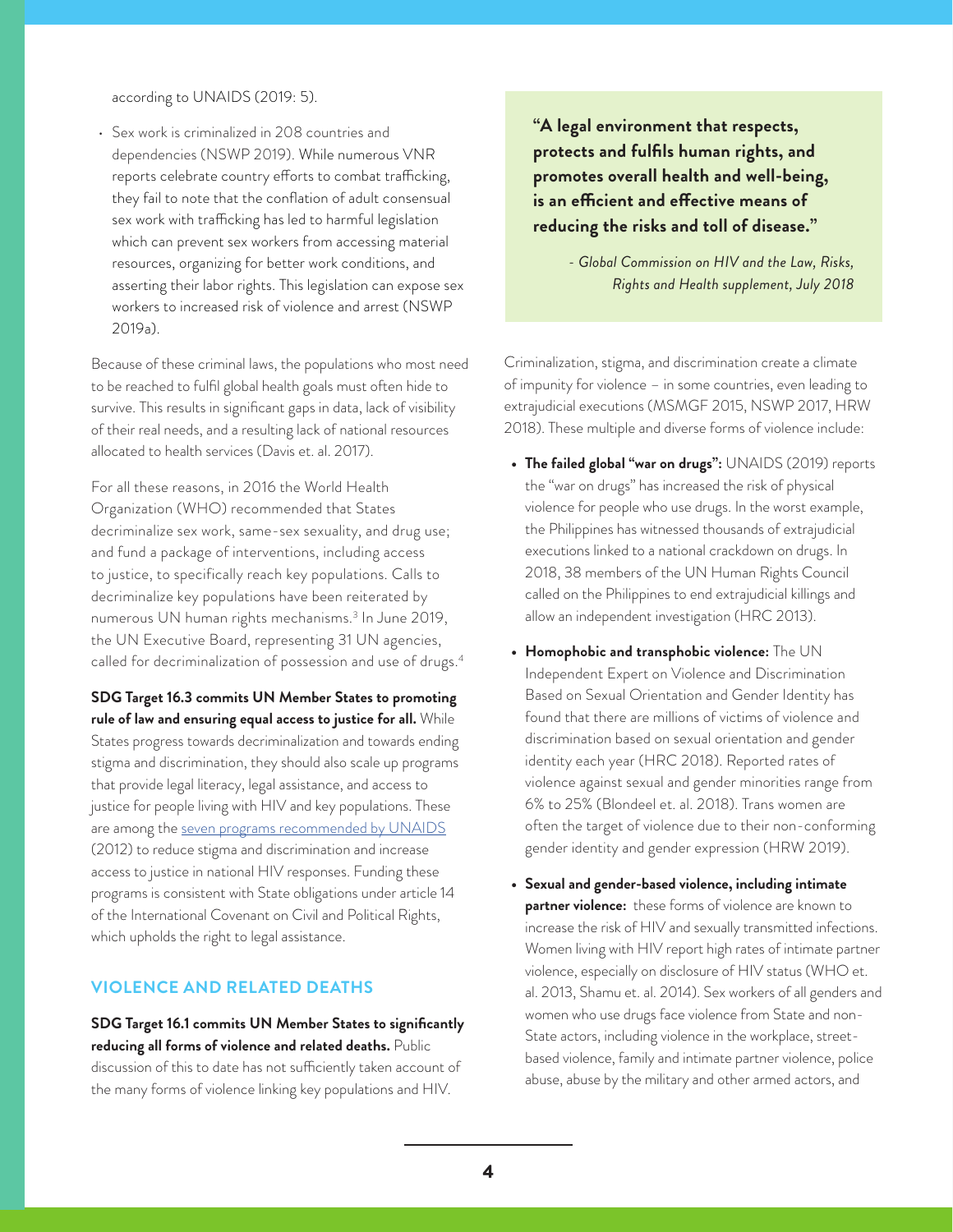abuse in detention (Sluggett 2012).

- **• Torture and other abuses inflicted in the name of**
- **"treatment":** This includes cruel, inhumane and degrading treatment, amounting to torture in some cases, as well as forced labor in compulsory drug detention and rehabilitation centers (UNAIDS 2012a). Hundreds of thousands of people are still detained in such facilities (Kamaralzuman and McBrayer 2016). Similarly, the Pan-American Health Organization (2012) has warned against services purporting to "cure" homosexuality, also known as conversion therapy. People affected by TB have experienced shackling in hospitals (Stop TB Partnership and TB People 2019). Other forms of compulsory treatment include forced sterilization of women and transgender people, forced anal exams, and intersex genital mutilation (HRW 2016 and 2017).

#### The *International Covenant on Civil and Political Rights*

upholds the inherent right to life, a right to freedom from torture, and a right to liberty and security for all persons. But the widespread nature of the violence described above, even in societies that are peaceful, just, and inclusive for the general population, makes fulfilment of Goal 16 remote for many living with and at risk of HIV.

#### **INCLUSIVE AND PARTICIPATORY DECISION-MAKING**

For all the reasons discussed above, thirty years of experience combating HIV have "hammered home the importance of the right to participation of those most affected by HIV" (OHCHR and UNAIDS 2006). **SDG Target 16.7 commits UN Member States to ensuring responsive, inclusive, participatory and representative decision-making at all levels.** Human rights norms also promote transparency and accountability, and the UN Special Rapporteur on Extreme Poverty and Human Rights has called for States to respect the right of persons living in poverty to participate in government decision-making (UN News 2013).

The HIV sector is unique in having implemented this principle in practice, with robust community representation in all levels of planning, financing, implementing and evaluating programs. UNAIDS (2007) first articulated this as the Greater Involvement of People living with HIV and AIDS (or "GIPA") principle, and the principle has since expanded in practice to incorporate key populations, women and youth. Empowerment

of communities living with and affected by HIV and TB has been key to success in the global response. National, transnational, and global networks of key populations and people living with HIV use the law and human rights norms to sensitize lawmakers and police, monitor health programs for accountability, promote law reform, and advocate effectively for their rights.

The historically unprecedented scale of global mobilization in response to HIV has catalyzed creation of governance and finance institutions which both explicitly commit to human rights and are governed with community representation. For example, the Global Fund to Fight AIDS, Tuberculosis and Malaria (Global Fund) is the largest multilateral donor for health, disbursing \$3 to 4 billion a year to 140 countries. Its governance board of twenty members include three representatives of civil society delegations, one of which represents communities living with and affected by HIV, TB and malaria. At the country level, the Global Fund relies on Country Coordinating Mechanisms (CCMs), which are national multi-stakeholder committees that prepare funding requests to the Global Fund and oversee implementation. CCMs are required to include all sectors in the response to HIV, TB and malaria, including representatives of people living with the diseases and key populations.

Similarly, the leading global HIV governance agencies all include community representation on their boards of directors. UNAIDS is governed by a Programme Coordinating Board, which includes NGOs, including people living with HIV. The Robert Carr Fund for Civil Society Networks; Unitaid; and Gavi, the Vaccine Alliance also include community representatives on their governance bodies. This representation is grounded in a strong commitment to human rights principles and standards.

However, the shift in global focus towards a broader goal

**"HIV-affected communities have mobilized millions of individuals; influenced policies and laws; improved access to services; and challenged stigma and discrimination. This has, in turn, led to better health outcomes."**

*— The Global Network of People Living with HIV (GNP+)*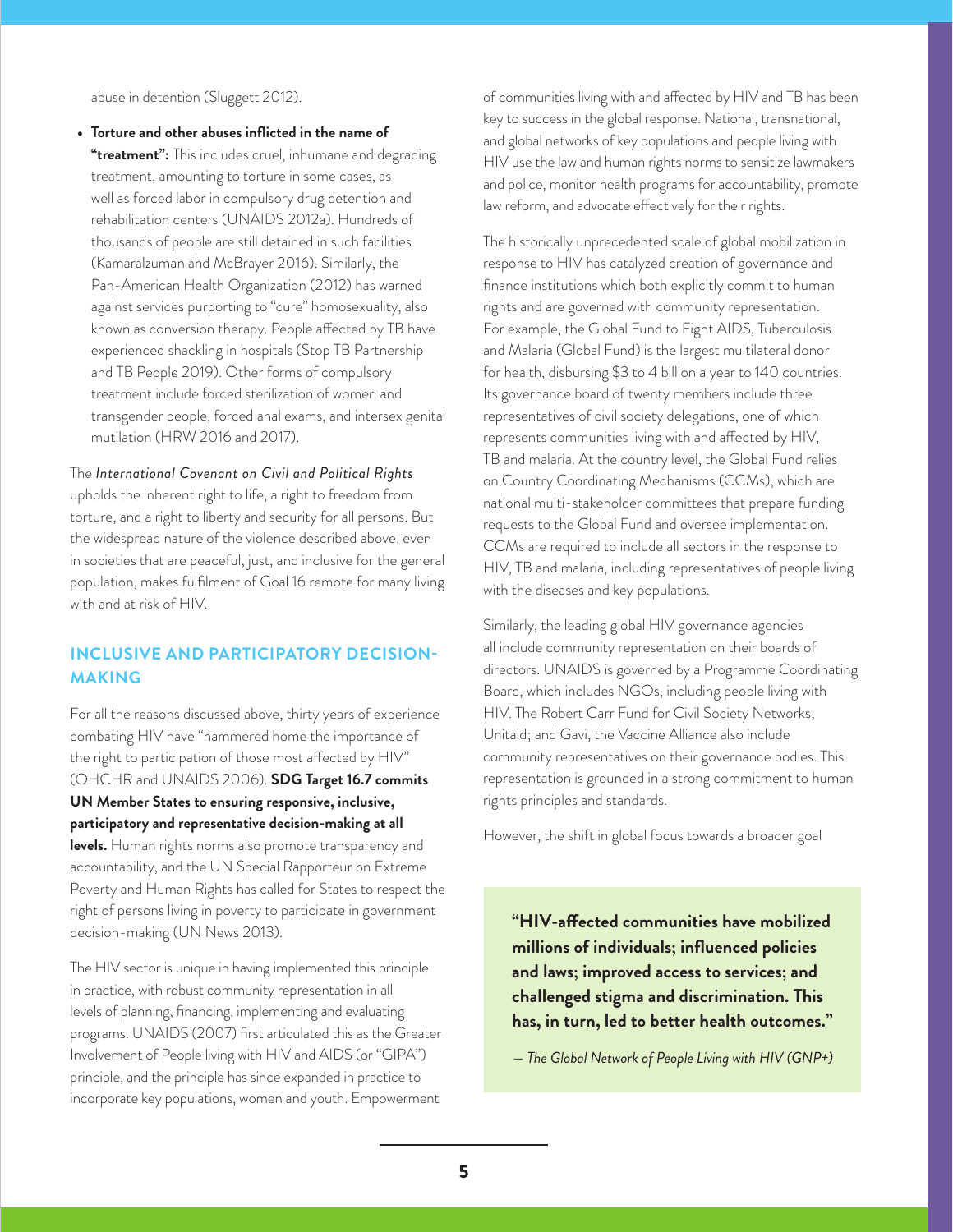of achieving Universal Health Coverage, while important to fulfilling the right to health, may jeopardize past gains in inclusive governance. Twelve international health organizations are leading the process of developing a [Global Action Plan](https://www.who.int/sdg/global-action-plan) for healthy lives and well-being, which aims to streamline and improve institutional coordination. In this process, States should also uphold their commitment to a rights-based approach (UHC2030 2018). If the global health architecture consolidates, communities living with and affected by HIV must continue to have a meaningful voice in the decisions that affect their lives, including roles in global health governance.

#### **FUNDAMENTAL FREEDOMS AND ACCESS TO INFORMATION**

While target **SDG Target 16.10 commits UN Member States to ensuring public access to information and protecting fundamental freedoms,** closing space for civil society limits these rights.

Key populations and people living with HIV face increasing restrictions on their ability to register and operate NGOs (ICNL 2018). Some states use "LGBT propaganda" laws to limit this right to freedom of association (Global Philanthropy Project 2016). In a survey of 194 countries, only 56%, or 109 countries, permit LGBTI organizations to legally register (OutRight Action International 2018). Other states refuse to register organizations advocating for people who use drugs and/or sex workers, because these groups are criminalized. This impedes community engagement in designing, planning, prioritizing, budgeting, implementing, and evaluating HIV services.

Censorship of content related to HIV and key populations is on the rise in many countries. The rights to freedom of association, freedom of assembly, freedom of expression and the right to information are all upheld in the *International Covenant on Civil and Political Rights*. States have an obligation to promote and protect access to health information (Article 19 2019). However, "LGBT propaganda" laws and other arbitrary State interference in communication, including online, prevent communities from disseminating tailored and accurate prevention and treatment messaging. Health information is critical to the ability of women, girls, and key populations to make informed choices.

There have been worrying signs at the UN as well. In 2016, more than 50 countries blocked groups of key populations and people living with HIV from the meeting to approve the UN Political Declaration on HIV and AIDS (Holpuch 2016). While Human Rights Council Resolution 38 called for greater participation by civil society in national planning, many community leaders lack information on the processes (AIDSFonds 2019). Some States actively seek to prevent HIV organizations from speaking about topics such as abortion and decriminalization of sex work, and lobby to eliminate the word "gender" from UN documents (Global Justice Center 2018, Oppenheim 2018).

**To ensure that "no one is left behind" in efforts to reach Goal 16 and SDG Target 3.3, all stakeholders should work with communities living with and affected by HIV. Truly creating peaceful, just, and inclusive societies should begin with the groups who are most marginalized.** 

## NOTES

- 1 Country-reported data on key populations is available from UNAIDS [Key Populations Atlas](http://www.aidsinfoonline.org/kpatlas/#/home).
- 2 See country reports at [The People Living with HIV Stigma Index.](http://www.stigmaindex.org/country-analysis)
- 3 See, for example, Human Rights Committee *Toonen v Australia*, Concluding Observations for Kuwait 2011, Burundi 2014, CEDAW Concluding Observations for Guyana 2012, Sri Lanka 2011, CRC Concluding Observations Iran 2011, Eritrea 2014, CESCR General Comment 22 (2016) E/C.12/GC/22; A/HRC/36/L.6, preamble; Keen, Emily N. 2018. *Decriminalization and the UN Human Rights Bodies*. Harvard Law School HR Program report. HRP 18-002, March; p. 46. Special Rapporteur on Right to Health Report to UNGA 2016 – On 2030 Agenda for SDGs and Health and Human Rights of those Furthest Behind para 46 A/71/304; Special Rapporteur on Right to Health Report to UNGA 2010 para 42 A/65/255; Special Rapporteur on the Right to Health, Human Rights Council, 14th session, agenda item 3 A/HRC/14/20.
- 4 United Nations System, Chief Executives Board for Coordination. 2018. CEB/2018/2. Second regular session of 2018. Manhasset, New York, 7 and 8 November.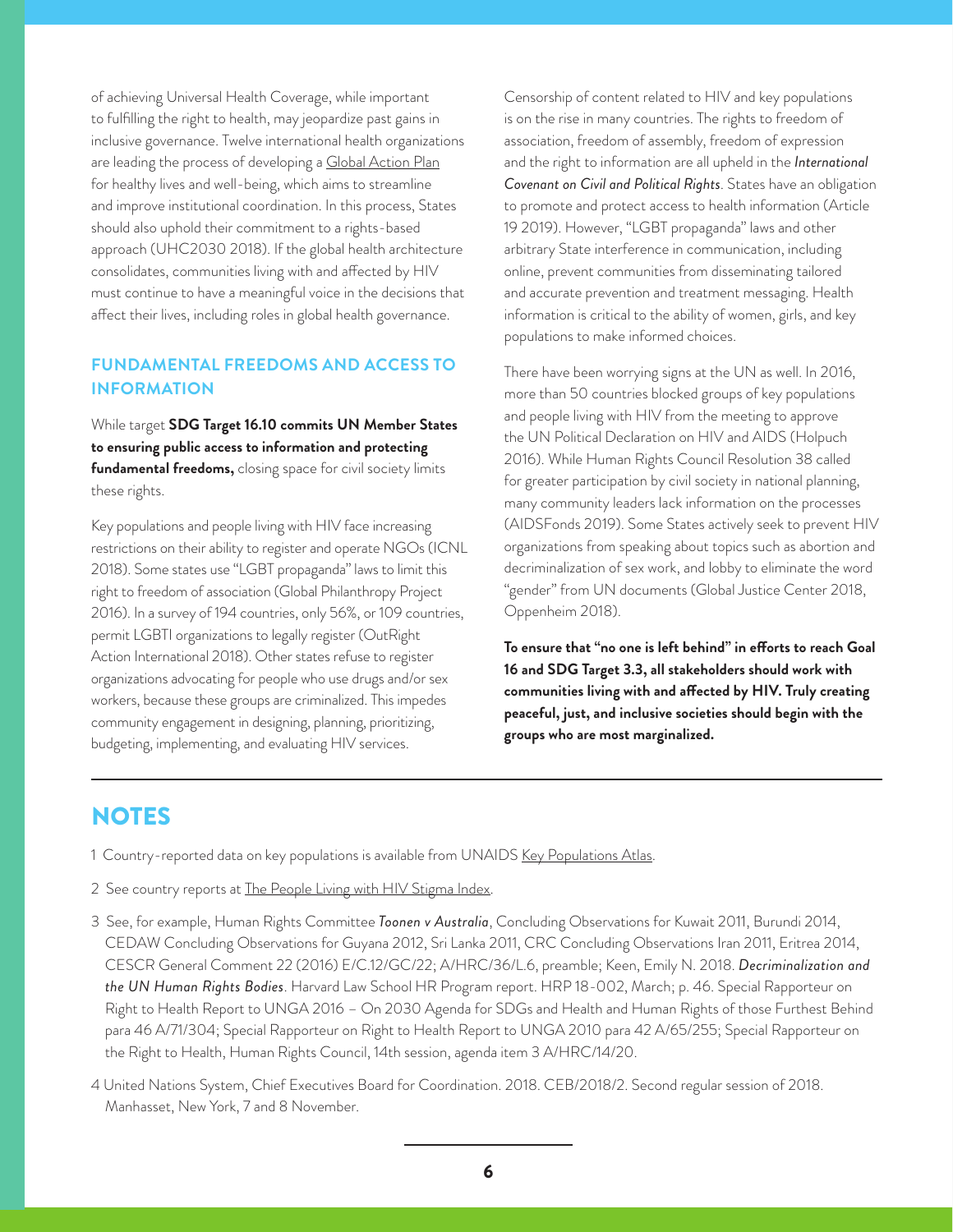# RESOURCES

- AidsFonds. 2019. *[Towards transformative integration of the HIV/AIDS response](http://www.globalfundadvocatesnetwork.org/resource/towards-transformative-integration-of-the-hiv-and-aids-response-into-universal-health-coverage-building-on-the-strength-and-successes-of-the-hiv-and-aids-response/)  [into Universal Health Coverage: building on the strengths and successes of](http://www.globalfundadvocatesnetwork.org/resource/towards-transformative-integration-of-the-hiv-and-aids-response-into-universal-health-coverage-building-on-the-strength-and-successes-of-the-hiv-and-aids-response/)  [the HIV and AIDS response. Experience from Indonesia, Kenya, Uganda and](http://www.globalfundadvocatesnetwork.org/resource/towards-transformative-integration-of-the-hiv-and-aids-response-into-universal-health-coverage-building-on-the-strength-and-successes-of-the-hiv-and-aids-response/)  [Ukraine.](http://www.globalfundadvocatesnetwork.org/resource/towards-transformative-integration-of-the-hiv-and-aids-response-into-universal-health-coverage-building-on-the-strength-and-successes-of-the-hiv-and-aids-response/)*
- Article 19. 2019. ["Tackling gender inequality through access to information."](https://www.article19.org/resources/tackling-gender-inequality-through-access-to-information/) Web page, 29 May.
- Barré-Sinoussi F, Abdool Karim SS, Albert J, et al. 2018. "Expert consensus statement on the science of HIV in the context of criminal law." *JIAS* 21(7): e25161.
- Beyrer C, Makofane K, Orazulike I, et al. 2016. "Towards equity in service provision for gay men and other Men Who Have Sex with Men in repressive contexts." *PLoS Med*, 13(10): e1002154.
- Blondeel, Karel et. al. 2018. "Violence motivated by perception of sexual orientation and gender identity: a systematic review." *Bulletin of the WHO* 96: 29-41L.
- Braun HM, Ramirez D, Zahner GJ, et al. 2017. "The LGBTQI health forum: an innovative interprofessional initiative to support curriculum reform." *Medical Education Online*, 22(1): 1306419.
- Costa AB, Pase PF, de Camargo, ES, et al. 2016. "Effectiveness of a multidimensional web-based intervention program to change Brazilian health practitioners' attitudes toward the lesbian, gay, bisexual and transgender population." *Journal of Health Psychology*, 21(3): 356-368.
- Davis, Sara LM, William C. Goedel, John Emerson, et. al. 2017. "Punitive laws, key population size estimates, and Global AIDS Response Progress Reports : An ecological study of 154 countries." *Journal of the International AIDS Society* 20 (1): 21386.
- Global Forum on MSM and HIV (MSMGF). 2015. "Service under siege: [Violence against LGBT people stymies HIV prevention & treatment."](https://msmgf.org/high-levels-of-violence-against-lgbt-people-stymie-hiv-prevention-and-treatment-worldwide/) Blog, 10 December.
- with Free Space Process and the Global Advocacy Platform to Fast Track the HIV and Human Rights Responses with Gay and Bisexual Men. 2018. *[Getting on track in Agenda 2030: HIV in Voluntary National Reviews of](https://mpactglobal.org/wp-content/uploads/2018/03/Getting-on-Track-in-Agenda-2030.pdf)  [Sustainable Development Implementation.](https://mpactglobal.org/wp-content/uploads/2018/03/Getting-on-Track-in-Agenda-2030.pdf)*
- The Global Fund. No date. ["CCMs: Eligibility requirements."](https://www.theglobalfund.org/en/country-coordinating-mechanism/eligibility/) Web page.
- Global Justice Center. 2018. ["Exporting censorship: How US anti-abortion](http://www.globaljusticecenter.net/blog/19-publications/911-exporting-censorship-how-u-s-anti-abortion-policy-violates-international-laws-on-freedom-of-speech-and-association)  [policy violates international laws on freedom of speech and association."](http://www.globaljusticecenter.net/blog/19-publications/911-exporting-censorship-how-u-s-anti-abortion-policy-violates-international-laws-on-freedom-of-speech-and-association) Blog, 3 May.
- Global Network of Sex Work Projects (NSWP). 2017. *[The impact of](https://www.nswp.org/resource/the-impact-criminalisation-sex-workers-vulnerability-hiv-and-violence)  [criminalization on sex workers' vulnerability to HIV and violence.](https://www.nswp.org/resource/the-impact-criminalisation-sex-workers-vulnerability-hiv-and-violence)* Policy brief.
- 2019. ["NSWP launches new global mapping of sex work laws."](https://www.nswp.org/news/nswp-launches-new-global-mapping-sex-work-laws) Statement, 28 February.
- 2019a. *[Community guide: The impact of anti-trafficking legislation and](https://www.nswp.org/sites/nswp.org/files/cg_impact_of_anti-trafficking_laws_nswp_-_2019.pdf)  [initiatives on sex workers.](https://www.nswp.org/sites/nswp.org/files/cg_impact_of_anti-trafficking_laws_nswp_-_2019.pdf)*
- Global Philanthropy Project. 2016. *[The perfect storm: The closing space for](https://globalphilanthropyproject.org/2016/04/22/perfectstormreport/)  [LGBT civil society in Kyrgyzstan, Indonesia, Kenya, and Hungary.](https://globalphilanthropyproject.org/2016/04/22/perfectstormreport/)* Report, April.
- Holpuch, Amanda. 2016. "UN pledges to end AIDS epidemic but plan barely [mentions those most at risk."](https://www.theguardian.com/society/2016/jun/08/un-hiv-aids-summit-gay-transgender-groups-excluded) The Guardian, 8 June.
- Human Rights Campaign. 2019. "Violence against the transgender [community in 2019."](https://www.hrc.org/resources/violence-against-the-transgender-community-in-2019) Report.
- Human Rights Council (HRC). 2019. Mission to Azerbaijan. *Report of the Special Rapporteur on the right of everyone to the enjoyment of the highest attainable standard of physical and mental health, Anand Grover.* In: Twentythird session of the Human Rights Council, New York, 3 May 2013 (A/ HRC/23/41/Add.1).
- 2018. *Report of the Independent Expert on protection against violence and discrimination based on sexual orientation and gender identity*. A/ HRC/38/43. 38th session, 18 June - 6 July, agenda item 3.
- Human Rights Watch (HRW). 2016. *[Dignity debased: Forced anal examinations](https://www.hrw.org/report/2016/07/12/dignity-debased/forced-anal-examinations-homosexuality-prosecutions)  [in homosexuality prosecutions.](https://www.hrw.org/report/2016/07/12/dignity-debased/forced-anal-examinations-homosexuality-prosecutions)* Report, July 12.
- 2017. ["US: Harmful surgery on intersex children"](https://www.hrw.org/news/2017/07/25/us-harmful-surgery-intersex-children). Press statement, July 25.
- 2018. <u>"Philippines: Duterte's 'Drug War' claims 12,000+ lives."</u> Press statement, January 18.
- International Center for Not-for-profit Law (ICNL). 2018. *[Reinforcing](http://www.icnl.org/programs/africa/ICNL-Reinforcing-Marginalization.pdf)  [marginalization: The impact of closing civic space on HIV response in Ethiopia,](http://www.icnl.org/programs/africa/ICNL-Reinforcing-Marginalization.pdf)  [Kenya and Uganda.](http://www.icnl.org/programs/africa/ICNL-Reinforcing-Marginalization.pdf)* Report.
- *International Covenant on Civil and Political Rights (ICCPR).* 19 December 1966, 999 UNTS 171, Can TS 1976 No 47 (entered into force 23 March 1976).
- *International Covenant on Economic, Social and Cultural Rights (ICESCR),* 16 December 1966, 993 UNTS 3; GA res. 2200A (XXI), 21 UN GAOR Supp. (No. 16) at 49, UN Doc. A/6316 (1966); (entered into force 3 January 1976).
- International Drug Policy Consortium (IDPC). 2014. *[Compulsory rehabilitation](https://idhdp.com/media/1236/idpc-advocacy-note_compulsory-rehabilitation-latin-america_english.pdf)  [in Latin America.](https://idhdp.com/media/1236/idpc-advocacy-note_compulsory-rehabilitation-latin-america_english.pdf)* Advocacy note, February.
- International Lesbian, Gay, Bisexual, Trans and Intersex Association (ILGA): Chiam, Z., Duffy, S. and González Gil, M. 2017. *[Trans Legal Mapping](https://ilga.org/trans-legal-mapping-report)  [Report 2017: Recognition before the law.](https://ilga.org/trans-legal-mapping-report)*
- Joint UN Programme on HIV and AIDS (UNAIDS). 2007. "UNAIDS acts to [strengthen GIPA with new policy."](https://www.unaids.org/en/resources/presscentre/featurestories/2007/march/20070330gipapolicybrief) Article, 30 March.
- 2012. *[Seven key programmes to reduce stigma and discrimination and increase](https://www.unaids.org/sites/default/files/media_asset/Key_Human_Rights_Programmes_en_May2012_0.pdf)  [access to justice in national HIV responses: Guidance note.](https://www.unaids.org/sites/default/files/media_asset/Key_Human_Rights_Programmes_en_May2012_0.pdf)*
- 2012a. ["Joint UN statement calls for the closure of compulsory drug](http://www.unaids.org/en/resources/presscentre/featurestories/2012/march/20120308adetentioncenters)  [detention and rehabilitation centers."](http://www.unaids.org/en/resources/presscentre/featurestories/2012/march/20120308adetentioncenters) Press statement, March 9.
- 2018. ["UNAIDS warns that progress is slowing and time is running out to](http://www.unaids.org/en/20180718_GR2018)  [reach the 2020 HIV targets"](http://www.unaids.org/en/20180718_GR2018). Press statement, July 18.
- 2018a. ["Leading experts call on the criminal justice system to ensure](https://www.unaids.org/en/keywords/criminalization-hiv-transmission)  science informs the application of the law in criminal cases related to [HIV." P](https://www.unaids.org/en/keywords/criminalization-hiv-transmission)ress statement, 25 July.
- 2019. *[Health, rights and drugs: Harm reduction, decriminalization, and zero](https://www.unaids.org/en/resources/documents/2019/JC2954_UNAIDS_drugs_report_2019)  [discrimination for people who use drugs.](https://www.unaids.org/en/resources/documents/2019/JC2954_UNAIDS_drugs_report_2019)* Report, 13 March.
- Kamaralzuman A and JL McBrayer. 2016. ["Compulsory drug detention](http://fileserver.idpc.net/library/compulsory-drug-detention-centres-southeast-asia-ijdp.pdf)  [centers in East and Southeast Asia."](http://fileserver.idpc.net/library/compulsory-drug-detention-centres-southeast-asia-ijdp.pdf) *IJDP* 26: S33-S37.
- Mendos, Lucas R. 2019. *[State sponsored homophobia 2019: A world survey](https://ilga.org/ilga-launches-state-sponsored-homophobia-2019)  [of sexual orientation laws: criminalisation, protection and recognition 13th](https://ilga.org/ilga-launches-state-sponsored-homophobia-2019)  [Edition.](https://ilga.org/ilga-launches-state-sponsored-homophobia-2019)* Report, 19 March.
- MPACT and Free Space Process. 2019. *[Using Voluntary National Reviews](https://mpactglobal.org/using-voluntary-national-reviews-to-keep-hiv-on-the-global-health-and-development-agenda/)  [to keep HIV on the global health and development agenda: A 2018 review.](https://mpactglobal.org/using-voluntary-national-reviews-to-keep-hiv-on-the-global-health-and-development-agenda/)* Report, 27 March.